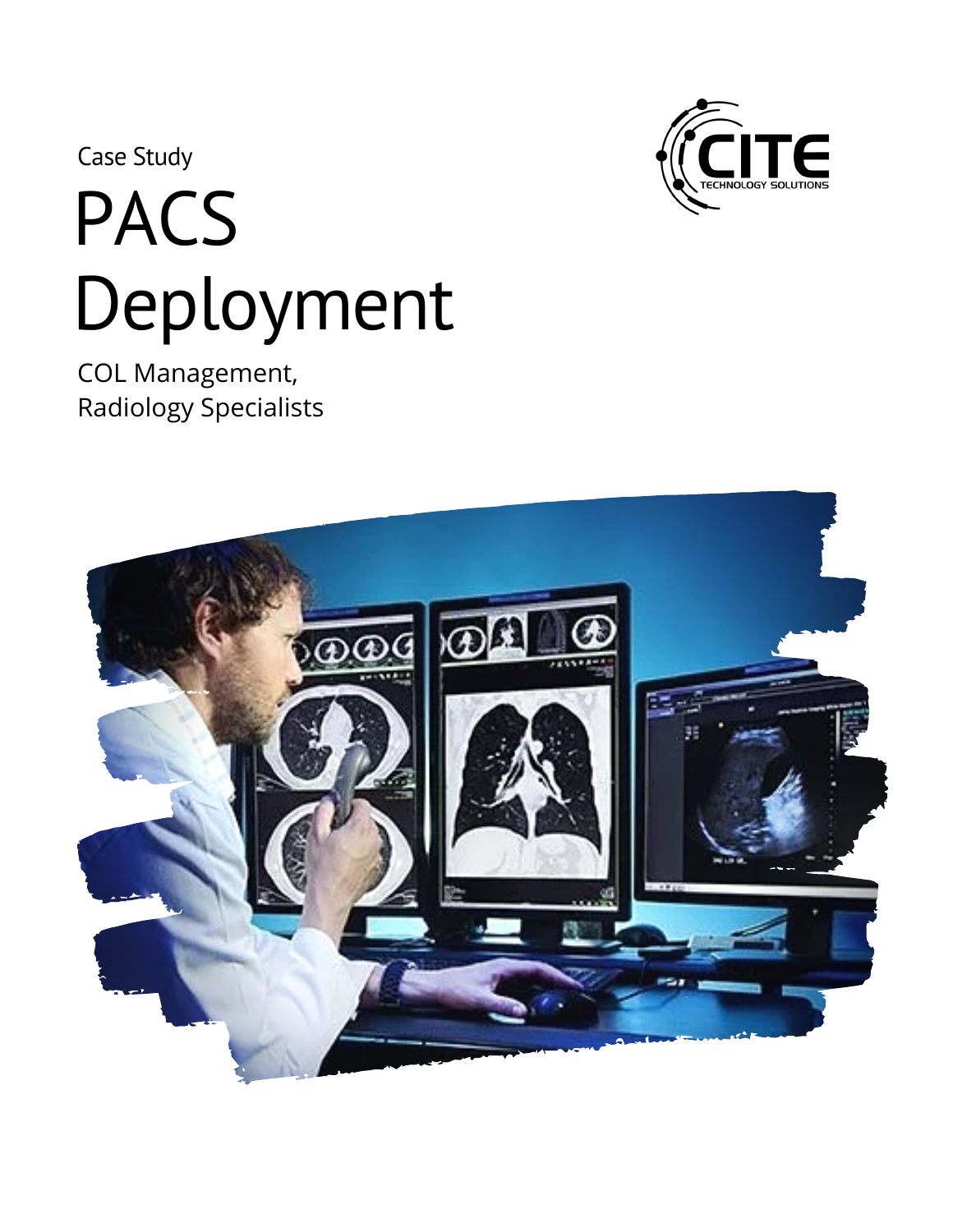## 01/

## Improving efficiency through PACS deplyoment

Let's dive into the story of how one company cuts radiology IT costs by 30% and improves efficiency through PACS deployment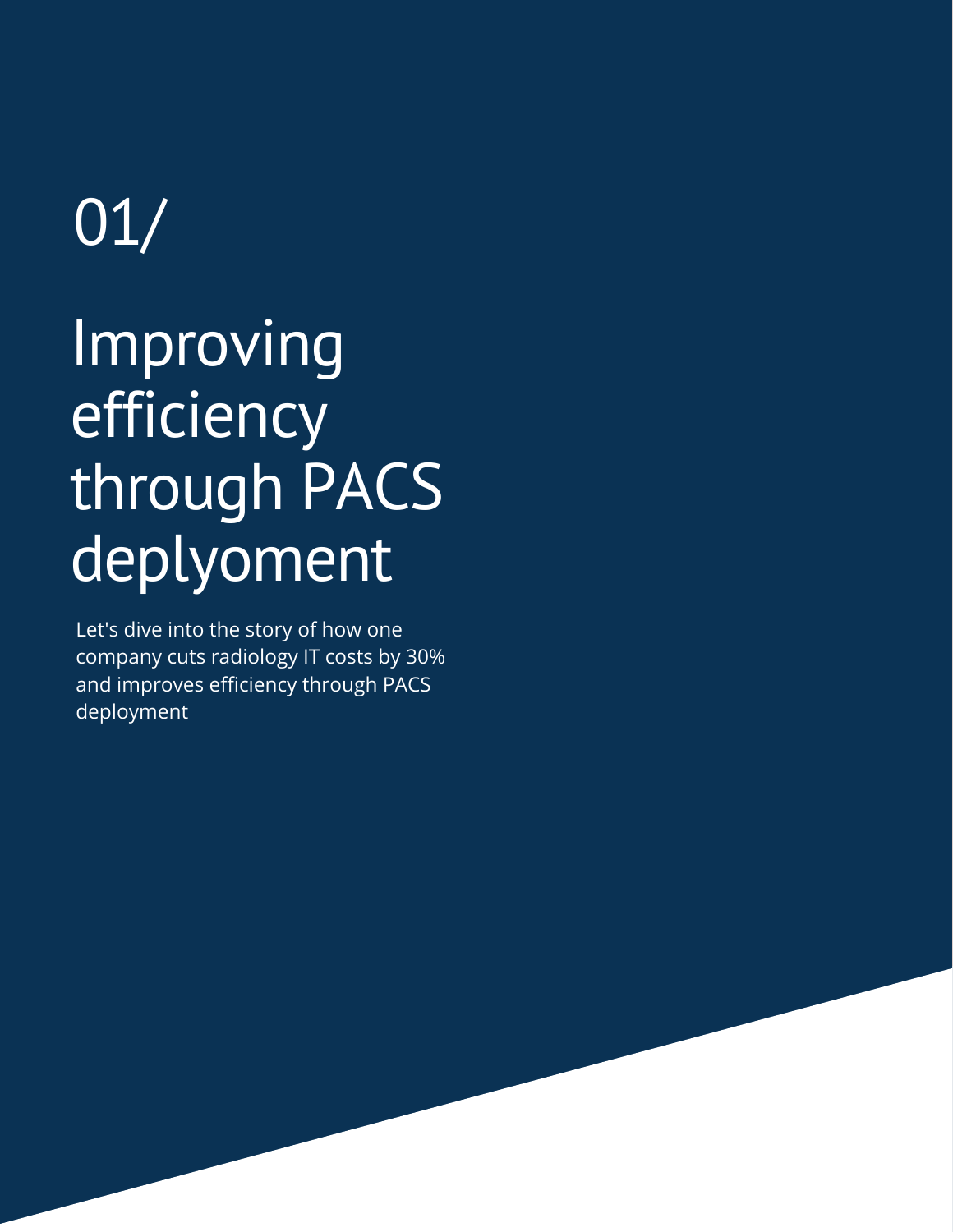Cite Technology Solutions, LLC, based out of Lafayette, Louisiana, has successfully coordinated and completed a large scale PACS deployment over the course of the last 2 years.

This transition in combination with the ongoing RIS deployment was expected to increase efficiency of the front desk schedulers and technologists by 20 percent, and cut server costs by nearly 50 percent!

Cite Technology Solutions (CITE), was selected to work closely with **COL Management, Radiology Specialists** and their combined 13 medical imaging locations.

The migration included approximately 600,000 exams, 30 million images, multiple interfaces for reports and billing, employee and doctor training, etc.

**COL Management's** philosophy is to fulfill the imaging needs of a market by locating communities lacking in imaging and diagnostic technology services. With a scalable infrastructure in place to support additional growth, **COL Management** is also flexible in structuring projects to fit the needs of our joint venture partners.

Although MRI (Magnetic Resonance Imaging) is the primary service offered, other modalities such as PET (Positron Emission Tomography), CT (Computed Tomography), Mammography, Ultrasound, Nuclear Medicine, Bone Density and X-Ray are available in centers as dictated by market demands.

**COL Management's** mission is to develop state-of-the-art, patient-friendly imaging centers with an emphasis on the needs of its referring communities.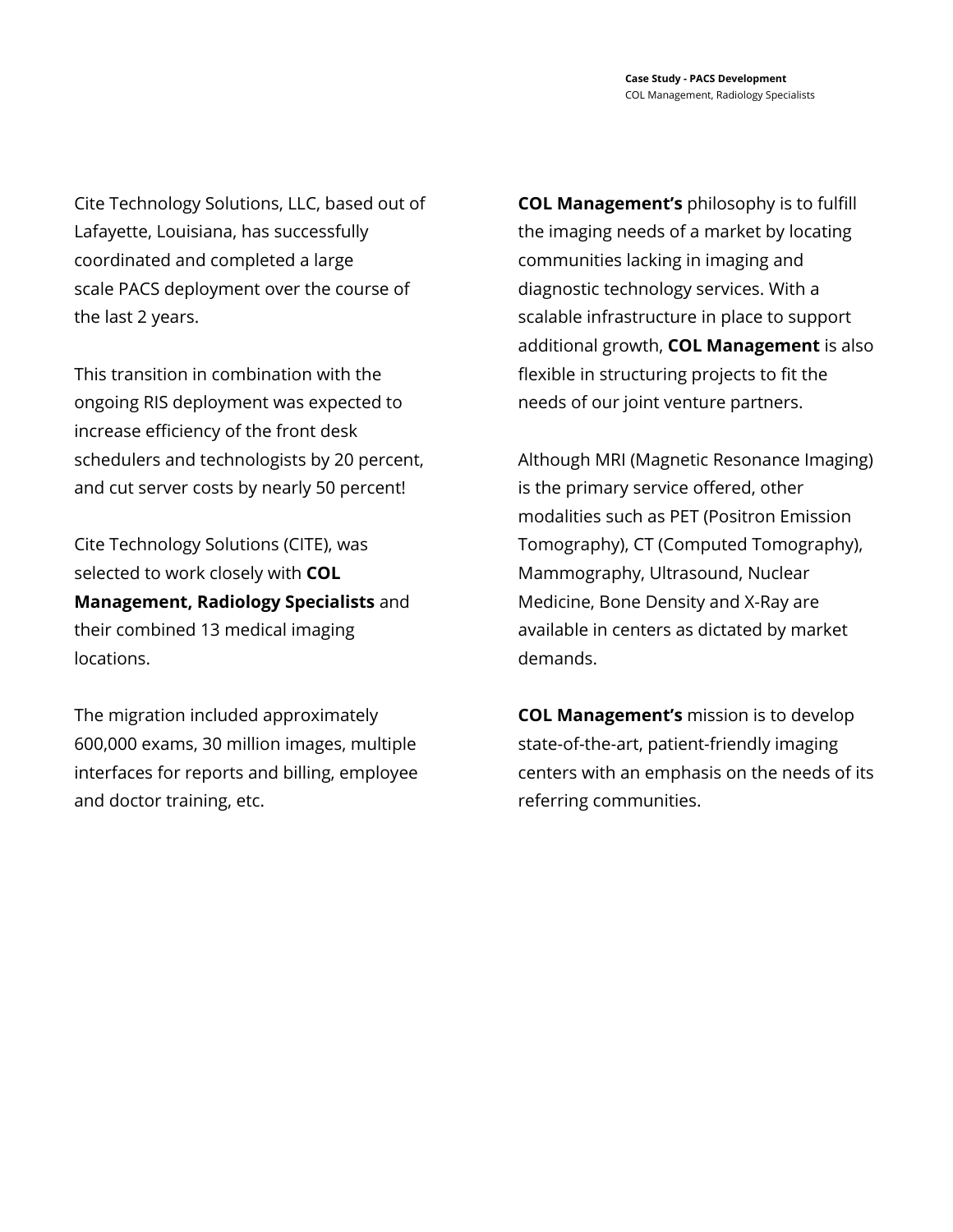

The transition to PACS development, in combination with the ongoing RIS deployment, was expected to increase efficiency of the front desk schedulers and technologists by 20 percent, and cut server costs by nearly 50 percent!

#### **Joey Guidry**

*Owner* CITE Technolgy Solutions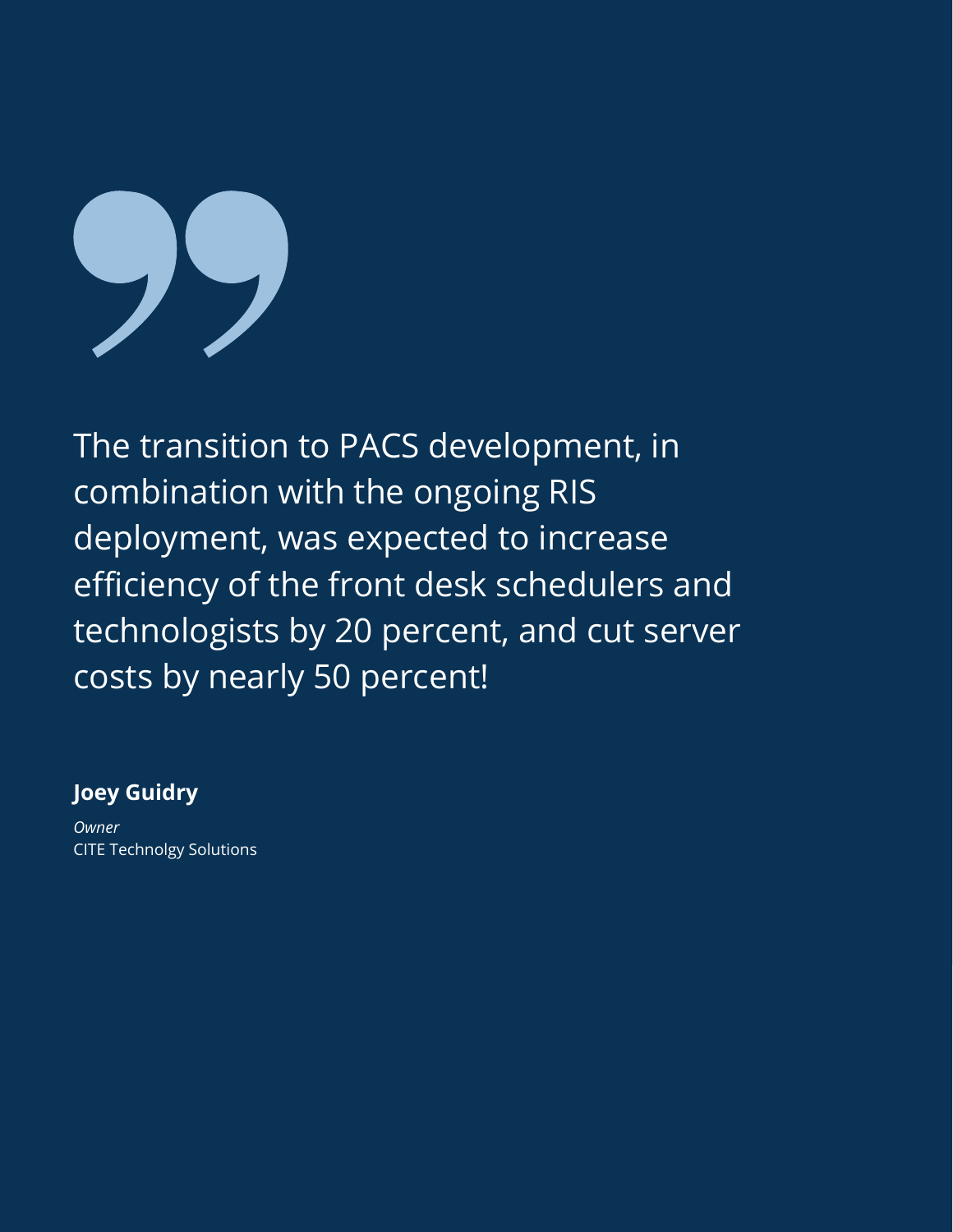## The toughest selection process of a new system 02/

More on how the new system selection process was one of the toughest CITE has faced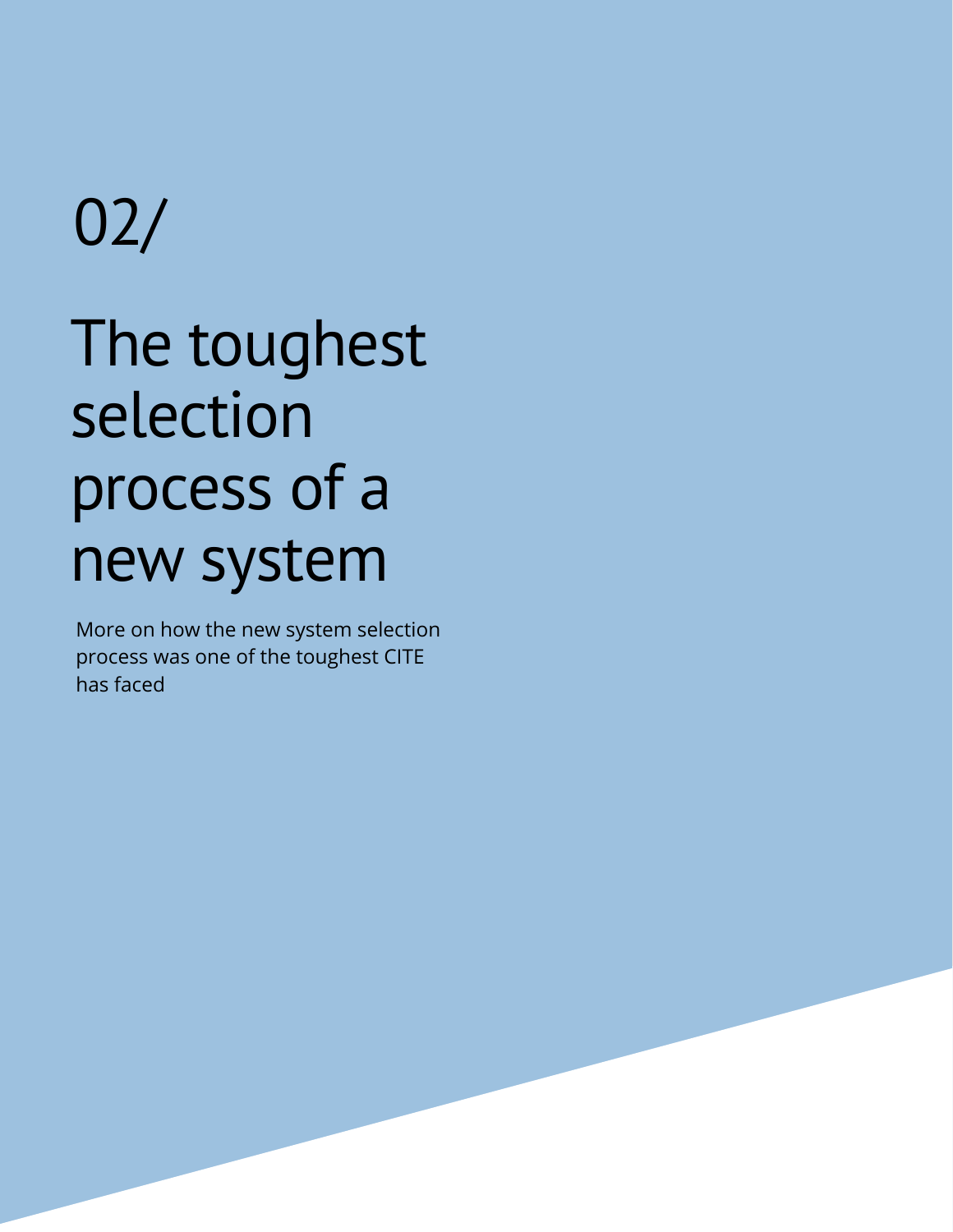"We started with evaluating the current system, which was at the end of life. The older, outdated system consisted of multiple databases and image repositories, which needed consolidation.

Many of the newer, cloud based systems were leaps and bounds ahead of the 15 year old technology that was currently in place."

"The new system selection process was one of the toughest CITE has faced.

There were many different needs at each facility to take into account and we also required going with a vendor that would allow as much consolidation of the nearly 25 servers that the older system needed to run.

We found that in Ramsoft and are now implementing their single database RIS solution, in addition to the PACS, system wide."

#### **Meet Cite Technology Solutions:**

Cite Technology Solutions strives to provide the very best in IT solutions.

Cite Technology Solutions provides comprehensive IT solutions for small and mid-sized organizations with complex needs. Offering 24/7 Tech Support, Remote Support and Cloud Storage.

Cite Technology Solutions specializes in data management, medical imaging, HL7 interfacing, and HIPAA compliance.

#### **Meet COL Management:**

We are experts when it comes to managing imaging solutions, both freestanding and mobile.

Starting in 1997 with one center, COL Management has grown to 22 facilities in Louisiana, Mississippi, Alabama, California, Texas and Oregon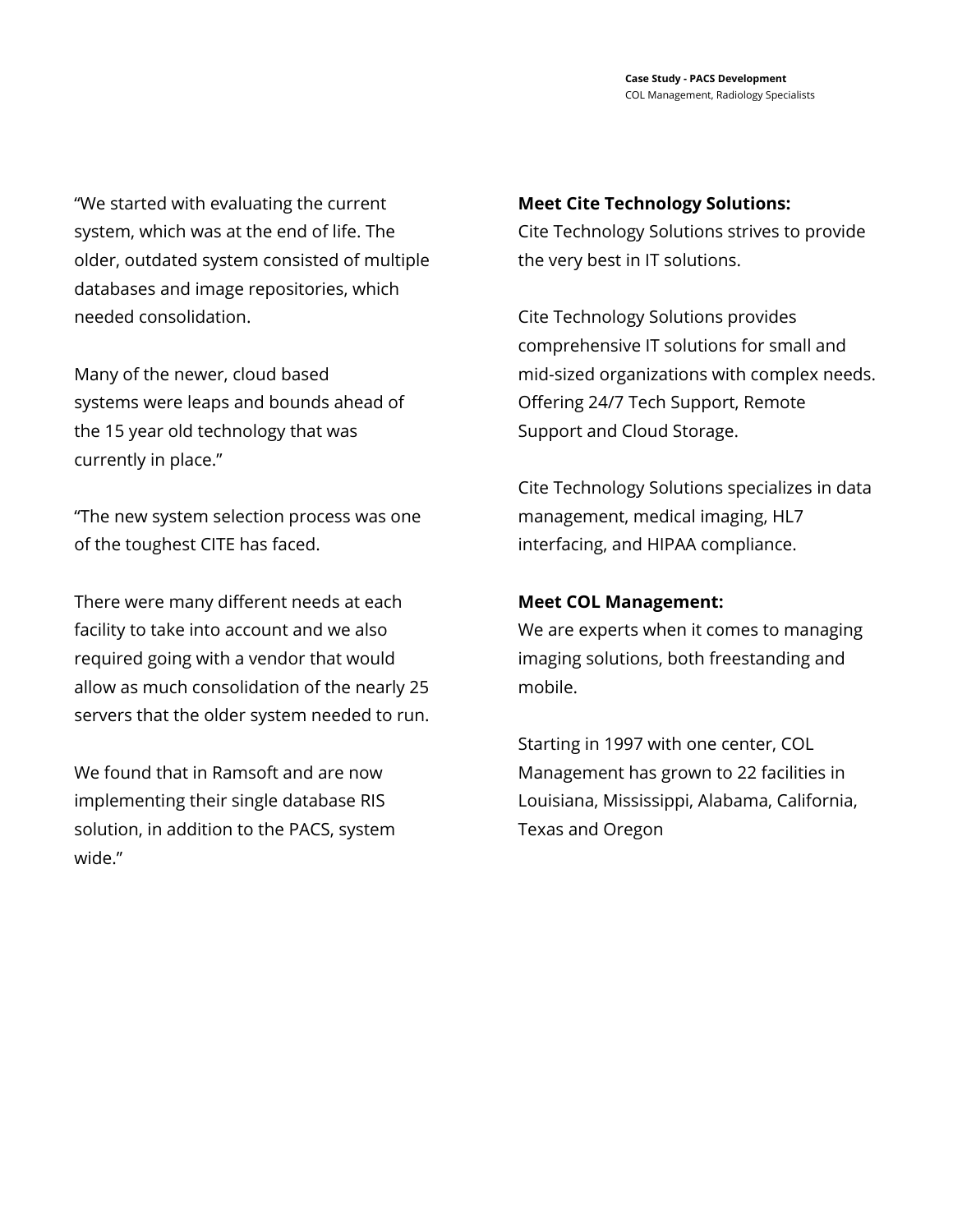The new system selection process was one of the toughest CTS has faced. We required going with a vendor that would allow as much consolidation of the nearly 25 servers that the older system needed to run.

We found that in Ramsoft and are now implementing their single database RIS solution, in addition to the PACS, system wide.

### **Joey Guidry**

*Owner CITE Technolgy Solutions*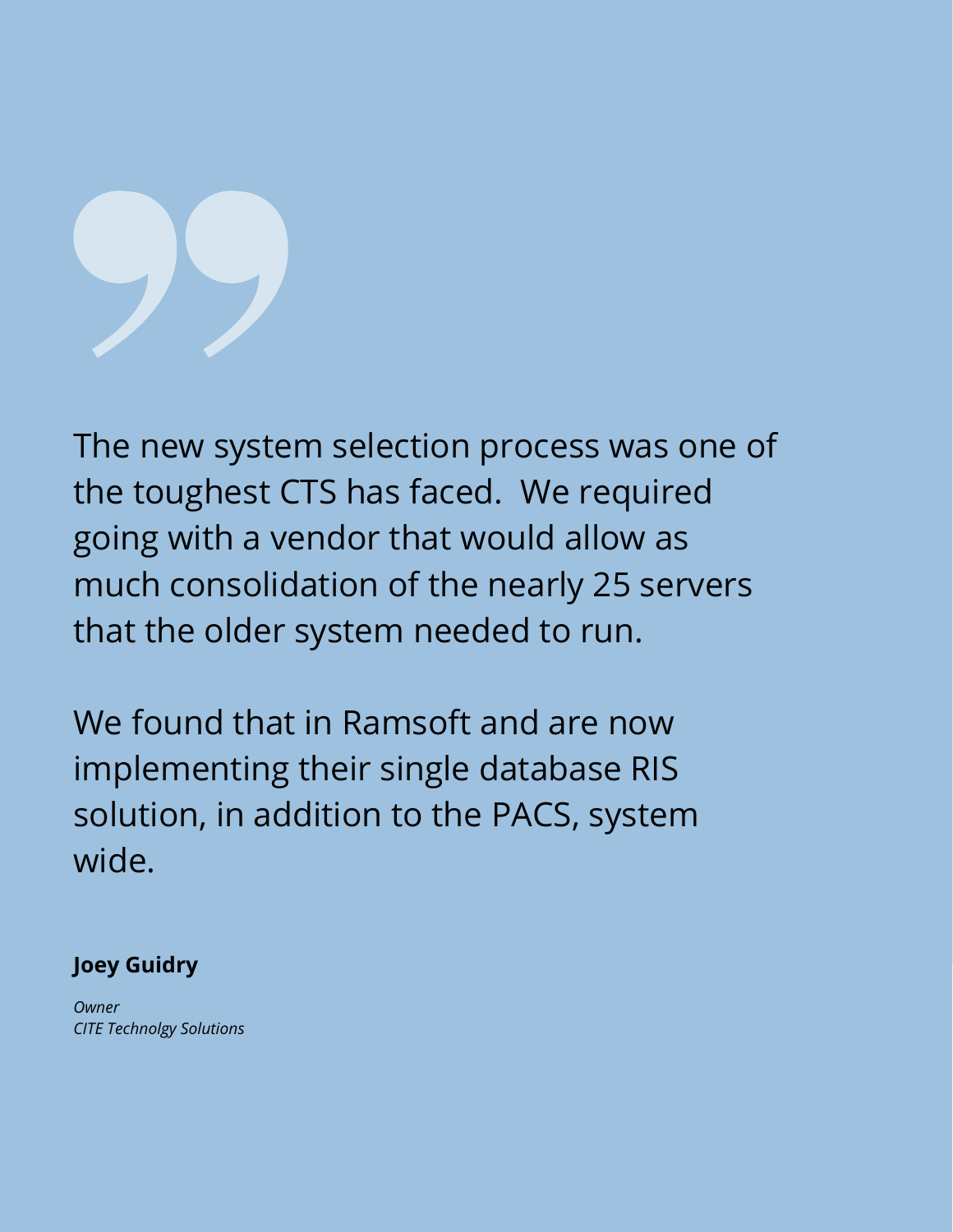## 03/

## Meet the powers of RamSoft RIS/PACS **software**

Let's dive into the details of how RamSoft software allowed CITE to work wonders by offering workflow solutions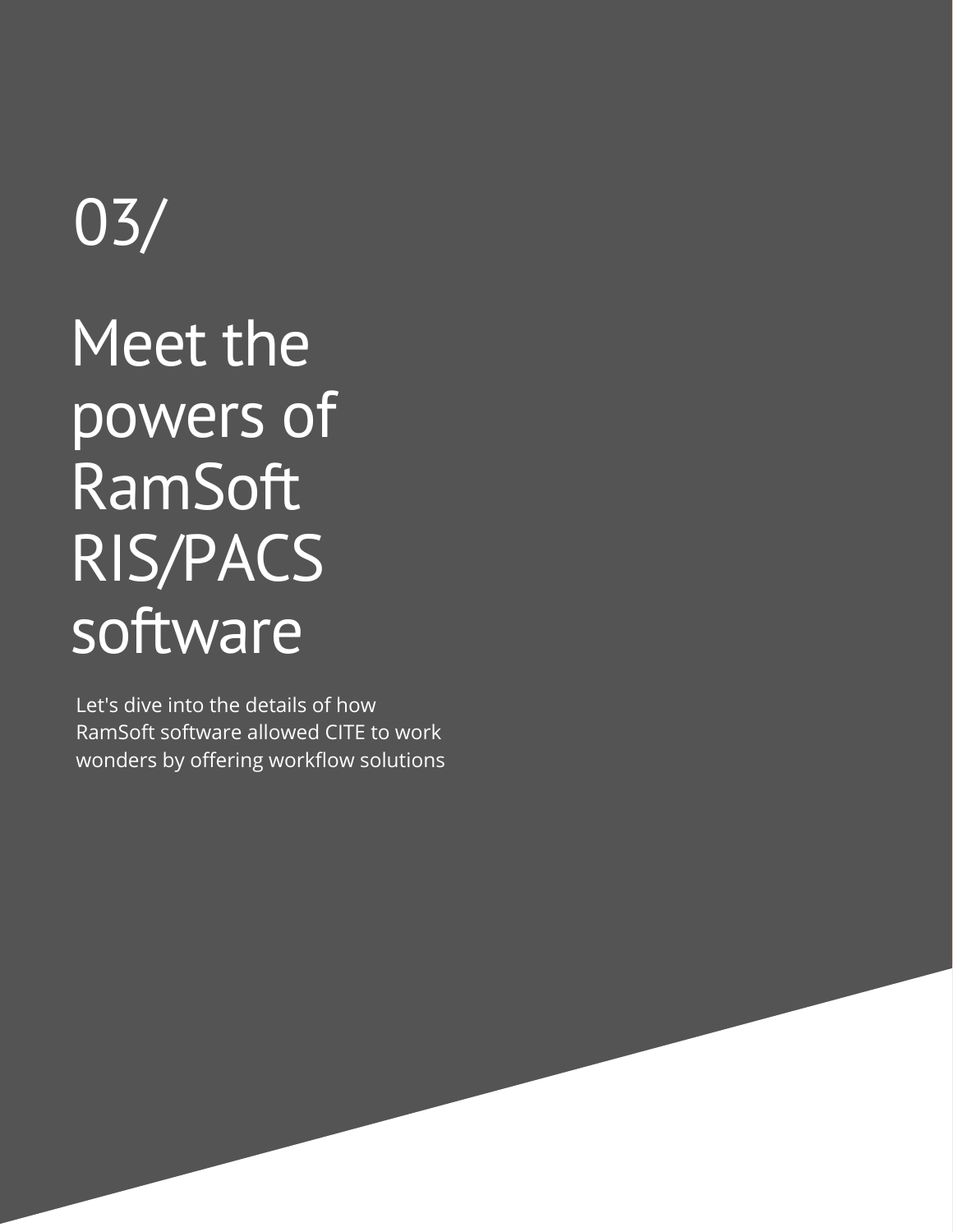Ramsoft has allowed the group of locations to consolidate into 1 database and cut down on the amount of servers needed tremendously.

The single database architecture will allow the group of locations a decrease in the server count from 25 to 8, reducing hardware/hosting costs tremendously, and also reducing the administration time of the system nearly in half.

#### **RADIOLOGY INFORMATION SYSTEM**

CITE is now working with the groups to also deploy a new RIS system (Radiology Information System) within their multiple locations, interface them to their billing system, etc.

Ramsoft will also allow the use of patient portals going forward, patient reminder/notifications, and many other integrations that never were an option before.

#### **Meet RamSoft:**

RamSoft is a leading healthcare IT software and services company that is dedicated to creating and delivering award-winning medical imaging and radiology solutions to its clients in the U.S. and around the world.

The company's goal is to enable imaging facilities, radiology centers, ambulatory and acute-care practices to offer a superior level and quality of patient care with the affordable and feature-rich PowerServer™ Series of PACS, RIS/PACS, teleradiology, and patient information management systems.

RamSoft's all-in-one RIS/PACS solution allows practices to take advantage of the latest in radiology technology, and eliminate extra costs of concurrent user licenses other vendors may require.

Created from ground-up as a single database platform, our PowerServer™ RIS/PACS is an all-in-one radiology and teleradiology solution that helps improve efficiency by streamlining your workflow and managing patient data and images.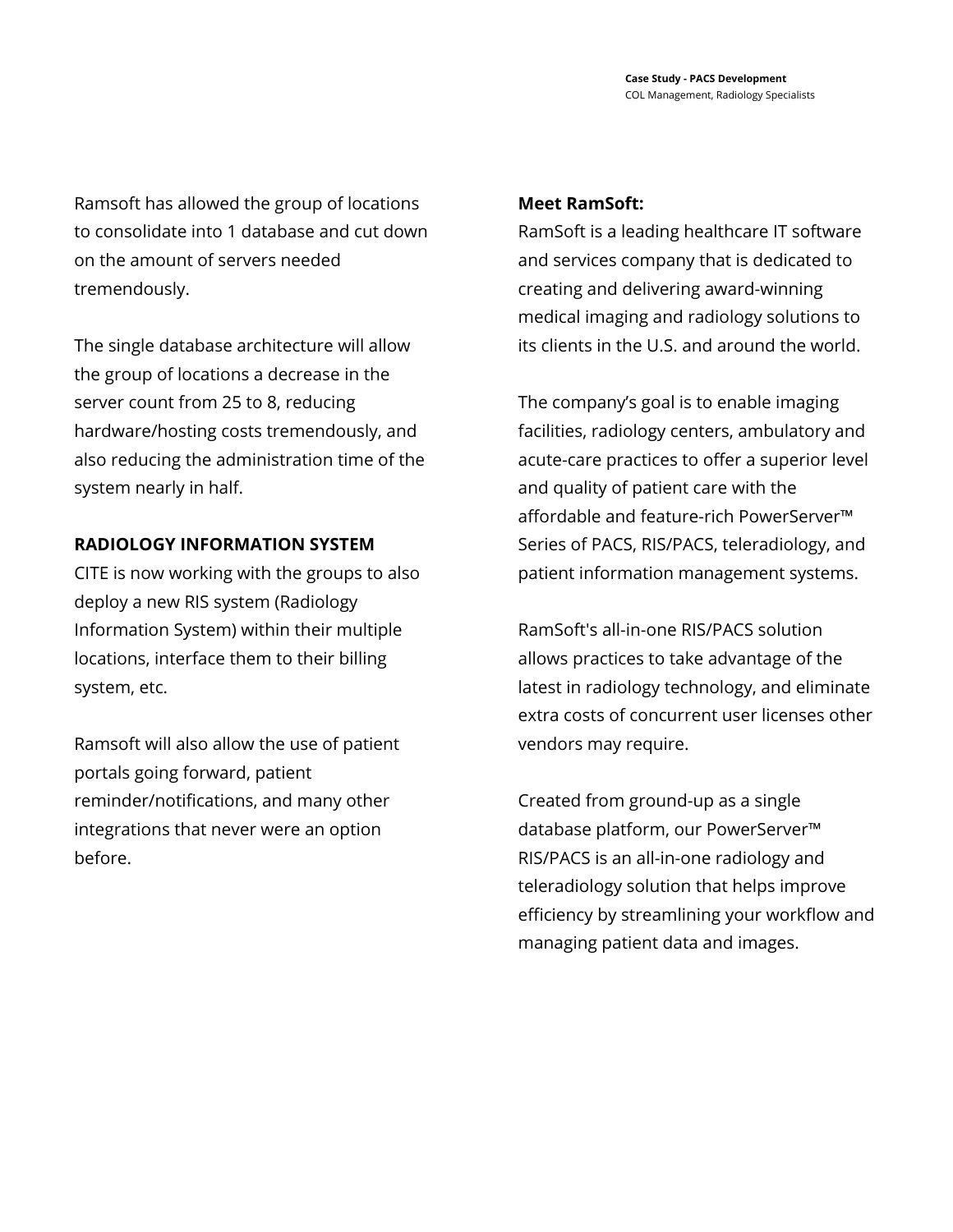# 

CITE's experience in this area was pivotal in successfully evaluating, documenting the needs of the organization, and most importantly, choosing the right vendor for our needs

CITE planned and executed this project successfully and resolved any issues promptly. I would suggest CITE to anyone needing IT or imaging expertise.

#### **Bob Jicks**

*Owner COL Management*